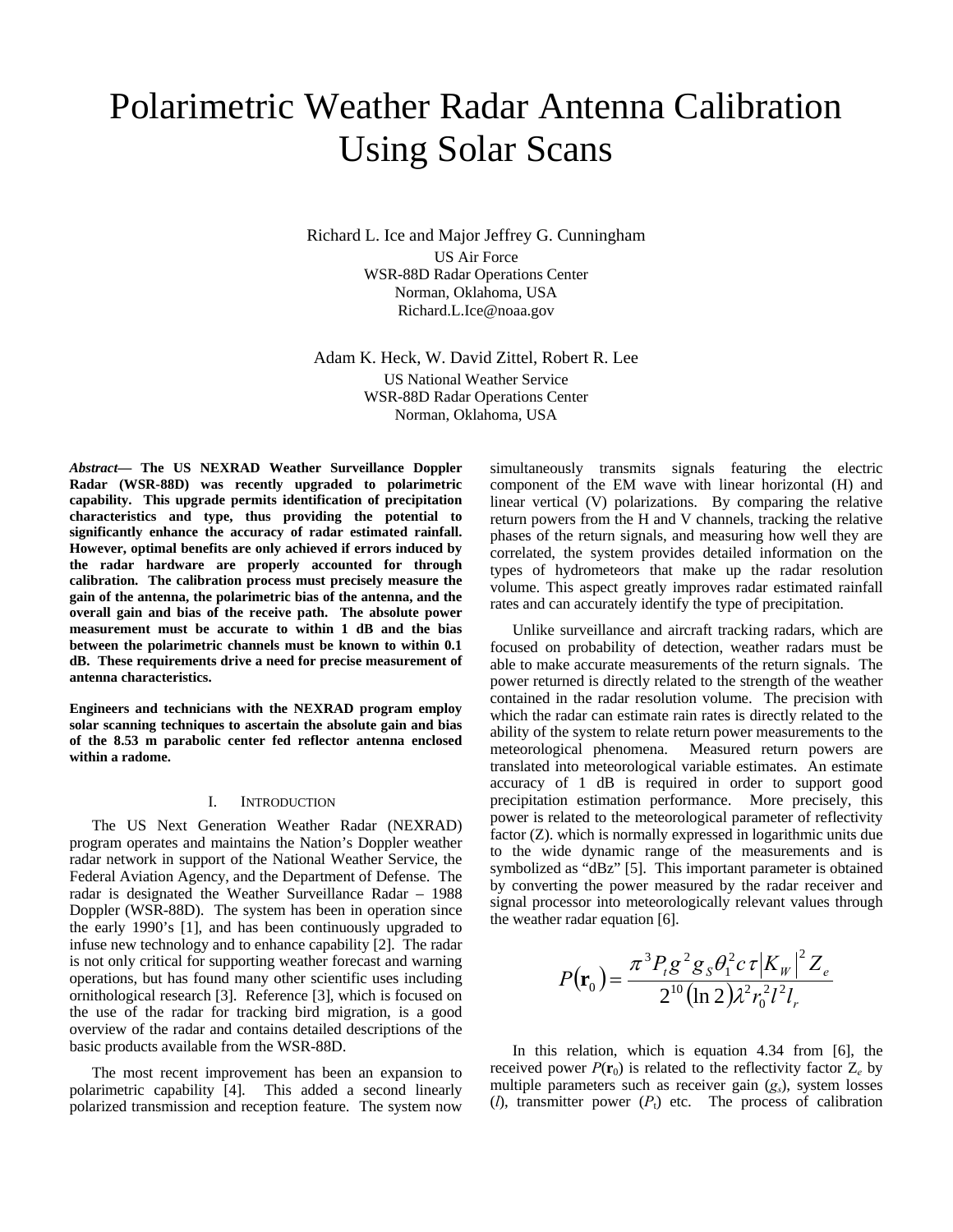determines the values of these parameters, and as previously described, the measurements must yield a total power measurement accuracy of 1 dB or less for satisfactory performance. Meeting this requirement for a large network of radars (over 160 units) has proven to be challenging and a number of papers have addressed this issue [7], [8], and [9].

The factor *g* in the equation is the one-way antenna gain and  $\theta_1$  represents the antenna half power beamwidth. Because meteorological radars use pencil beam patterns, antennas are designed such that the azimuth and elevation planes of the pattern have equal widths. Note that both gain and beamwidth are squared factors due to the combination of transmit and receive operations in the same antenna. Solar scans form the basis for antenna calibration in the WSR-88D.

## II. BASIC USES OF THE SUN IN THE WSR-88D



Figure 1. The WSR-88D Antenna

The WSR-88D antenna, Figure 1, is a center fed parabolic reflector. Figure 2 shows the relevant dimensions and design parameters. The nearly 28 foot diameter dish provides about 45 dB of gain at the nominal 10 cm operating wavelength and features a 3 dB beamwidth of less than 0.95 degrees and very low sidelobes. The Appendix contains a typical example of the pattern. While most of the radar system parameters needed for calibration can be measured with test equipment or built in hardware sub-systems, accurately measuring the antenna gain and beamwidth is a challenge due to the large physical size. Since the operational units are housed within radomes, the effects of which must be included in gain measurements, this leads to a further need to measure the antenna parameters in the field.

Antenna gain and beamwidth parameters could be obtained by use of external signal generators and test antennas, essentially establishing each WSR-88D location as a non-ideal antenna test range. However there are logistical and technical challenges to this approach. Other external approaches such as calibration spheres have been proposed and tested [7], [8]. But these also present serious logistical challenges. There is a need

for a stable, reliable, and well understood external target for measuring the antenna characteristics. The sun is an excellent external target for characterizing radar systems because its position is well known on a real time basis through astronomical calculations, and its microwave transmission characteristics are well understood and monitored multiple times each day by the space weather community [10].



Figure 2. The WSR-88D Antenna Specifications

The original solar scan approach for the WSR-88D derived three system parameters: antenna beam axis position correction, antenna pattern beamwidth, and antenna gain. These methods consist of two operations, or sub-tests [11]. Subtest 1 scans the antenna main beam 3 degrees about the expected location of the sun in azimuth and elevation while the sun passes through the antenna main lobe due to the motion of the earth. Once the noise powers of the solar signal have been collected, the software creates a plot of power as a function of angle, both in azimuth and elevation, where the angles are those reported by the pedestal control electronics. The software then fits a parabolic curve to the power data, finds the peak, and compares that peak to the elevation and azimuth of the expected position of the sun at the associated time, based on a precise astronomical model. The difference in the position of the measured peak and the expected position of the sun is the error in antenna positioning due to misalignment of the antenna and the control electronics. These error correction factors are presented to the radar operator or technician and can be used to refine the accuracy of antenna positioning. The 3 dB beamwidth is also derived from this curve fit process. Figure 3 is a sample of a plot presented to the technician for quality control purposes. The plot shows the noise power of the sun as a function of azimuth as the antenna scans the calculated position of the sun. The parabolic curve is the result of the fit to the data samples. The peak of the fitted curve is compared to the expected center of the sun at the time of the samples and a positioning correction can then be applied.

This method can be subject to error, particularly if electromagnetic interference is present at the time of the solar scan. The curve fit routine may include points from sources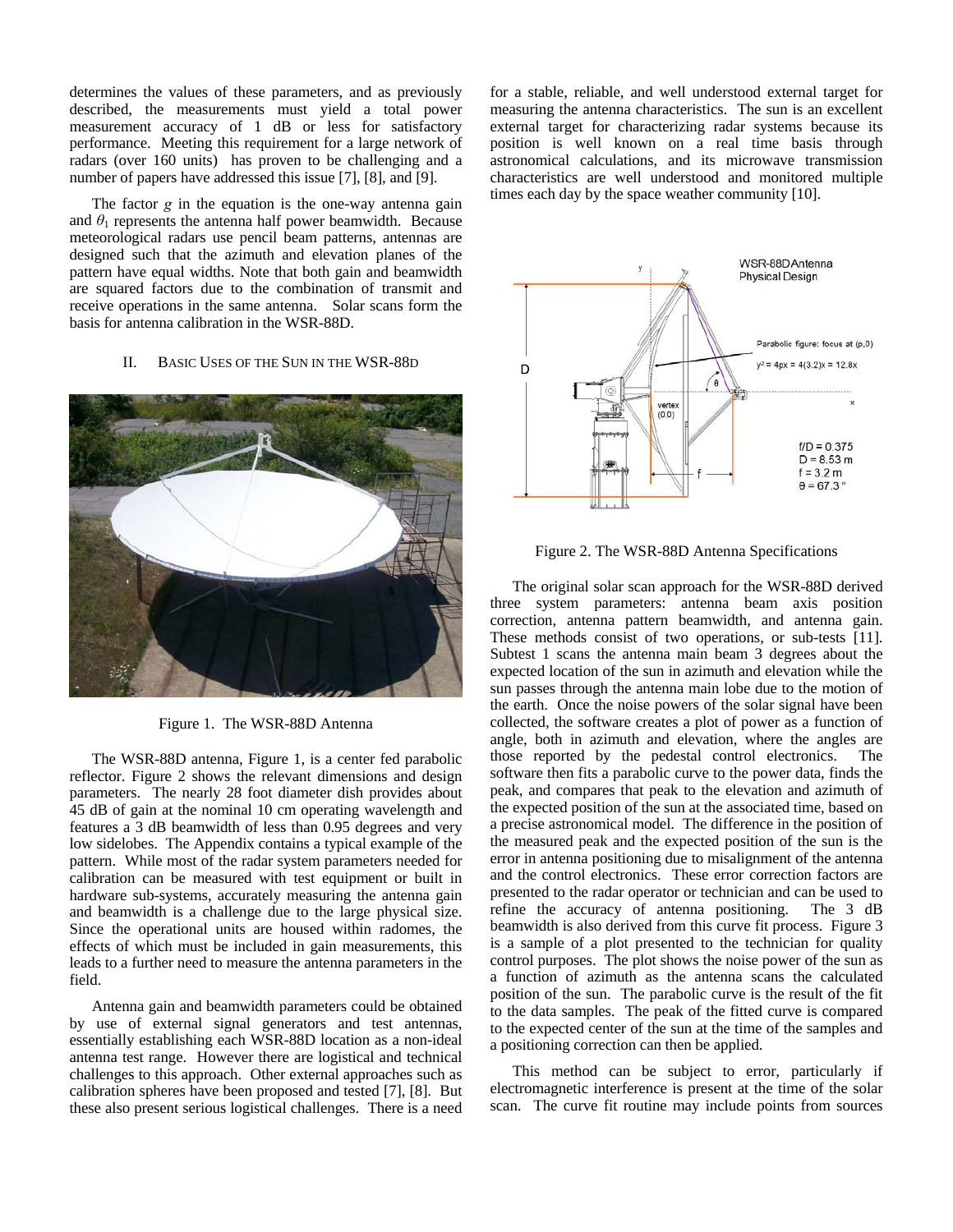other than the solar noise power since the nominal signal to noise ratios from the sun's noise power are between 10 and 15 dB. The quality check display of Figure 3 will be a new addition to the technician's tool box. Technicians will be advised to accept results for position correction and beamwidth only if the goodness of fit of the curve is 0.98 or better.



Figure 3. Curve Fit Quality Check Display

The antenna gain is found by comparing the integrated noise power as seen by the radar to the expected noise power of the sun derived from observations at solar observatories [10]. The accuracy of this measurement depends highly on the results of the position error tests. Because the sun's microwave band image subtends an angle of just over 0.5 degrees, and the antenna beamwidth is less than 0.95 degrees, matching the solar disk to the main lobe of the antenna pattern is important. Figure 4, from [12], shows the microwave band solar noise power across the solar disk.



Figure 4. Sun Temperature at Microwave Frequencies

As seen for the frequency close to the WSR-88D band (2.7 to 3.0 GHz), the noise power has peaks at 15 arc minutes from the solar center, thus spanning at least 0.5 degrees. There is some power even beyond that range, approaching a total of 60 arc minutes, or a full degree. An image of the sun's emissions in the bandwidth of the WSR-88D is shown in Figure 5. The colors represent the noise power in the horizontal channel as seen by the radar receiver and signal processor as the beam is

scanned in a two dimensional pattern over the solar disk. The peak power seen in the center is about -65 dBm. In this case the signal to noise ratio is around 20 dB as the nominal IF noise level in the digital receiver is -85 dBm.

The technicians obtain the solar flux information from the observatories when conducting a sun scan for measuring gain. The observatory measurements are made no more frequently than three times per day, so it is important to obtain the most current data. In periods of quiet sun, where solar activity is low, this is not critical. During outbreaks of solar flares, when the flux can vary over a few hours, errors can occur if the solar data is not current.



Figure 5. Solar Noise Signal Power

### III. POLARIMETRIC CRITICAL MEASUREMENTS

The dual polarization upgrade further drove calibration accuracy requirements. The power difference between the H and V channels must be measured to within a tolerance of 0.1 dB and the antenna parameters are critical, especially the differential gain and the cross polarization isolation [13]. This power is used to extract the differential reflectivity analogous to the reflectivity obtained from a single polarization return. To obtain the bias component of differential reflectivity due to the antenna, the gains of the H and V channel of the antenna are derived from the solar scans, in effect making two gain measurements. The sun's microwave emissions are considered un-polarized, so the expected value of differential reflectivity from the sun is zero. As noted before, positioning the antenna beam center accurately on the center of the solar disk is very important. If the beam is off center either in elevation or azimuth, the measurement yields an unacceptable bias. Figure 6 shows this differential power measurement  $(H - V)$  across the solar disk obtained by scanning the antenna in two dimensions over a wide angle. This plot spans 3.0 degrees, encompassing the combined antenna pattern and solar disk extent. Blue colors represent a difference of 0 dB while dark red is for a difference of 0.7 dB.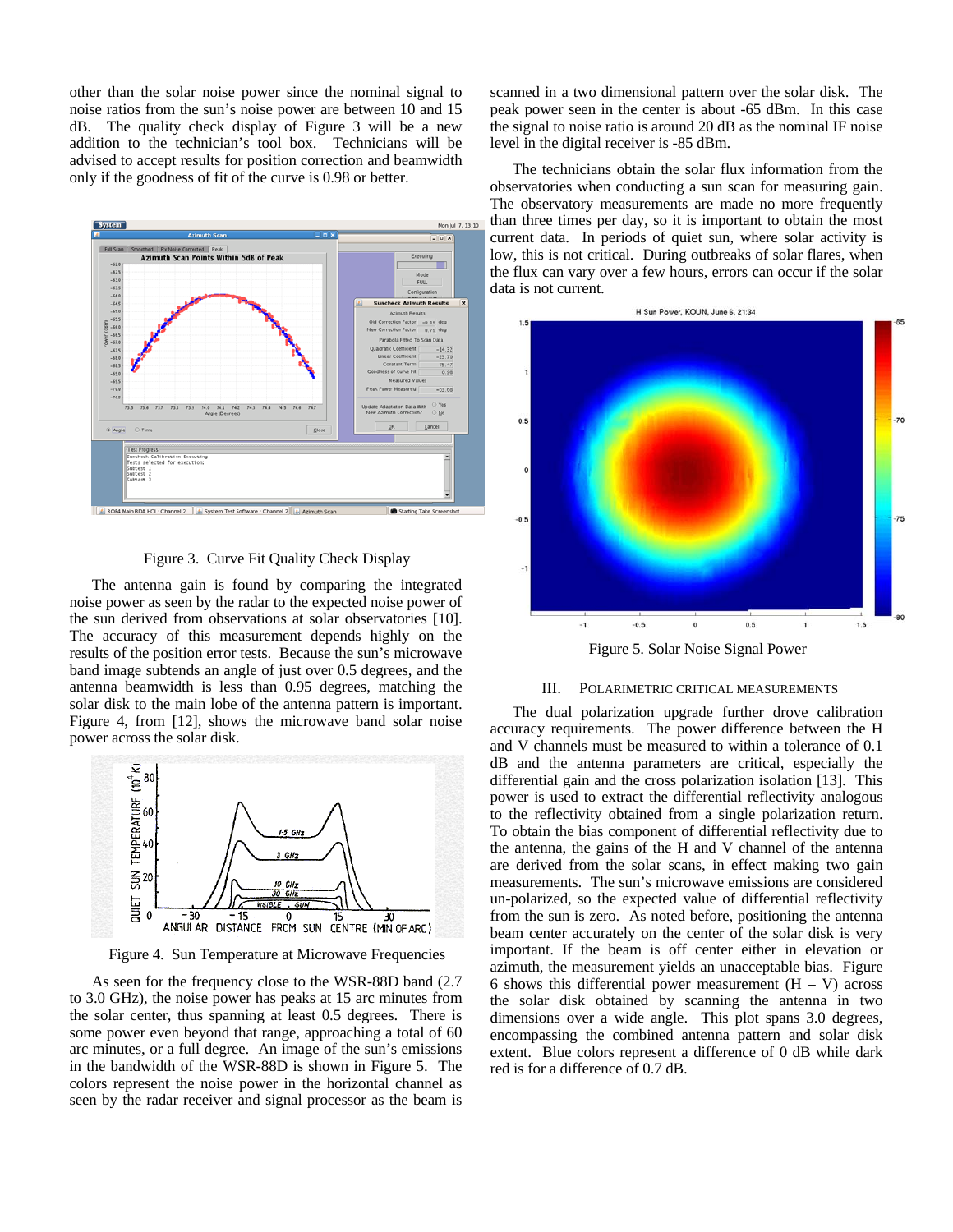

Figure 6. Differential Power Across the Solar Disk

Note that the difference is low near the sun's center while it increases towards the edge. This departure from zero is due to the mismatch of the antenna beam to the solar disk and if they are not perfectly aligned, errors in the antenna bias will result. Technicians are instructed to obtain satisfactory antenna position correction results prior to running the antenna bias test.

# IV. LONG TERM MONITORING

The daily sunrise and sunsets can be used to monitor the state of the radar, both for positon accuracy of the pedestal control mechanism, as well as for the differential reflectivity bias measurement. Early results with the dual polarization deployment and analysis of calibration performance have highlighted the need for continuous monitoring with external targets [14]. Engineers and scientists in the program have implemented methods for finding the daily sun spikes associated with the sun rise and sunsets when seen by the radar [15].



Figure 7. Noise Spike from Antenna Intercepting the Sunset.

These serendipitous measurements can be used to track positon accuracy as well as the differential reflectivity bias of the total receive path of the radar system. Figure 7 shows the  $0.6$ noise power seen in both the H and V channels as the antenna scans 360 degrees and intercepts a sunset. The software monitoring the position accuracy can identify the radial containing the peak sun noise power and compare the reported position to the expected location of the sun from astrophysical computations.

The software can further estimate the differential power at  $0.3$ the peak using the aforementioned assumption of the sun being un-polarized. The difference between the expected and observed positon of the sun and the difference in power between H and V channels can be analyzed in a scatterplot. Figure 8 shows examples of this analysis for two radar systems.



Figure 8. Sunspike Monitoring for Two Radars

Each dot represents a sunspike measurement. The position of the dot is the error (in azimuth and elevation) derived from comparing the observed location of the sunspike maximum with the expected location. The many dots represent long term accumulation of these daily measurements. Since the radial data is presented in 0.5 degree increments, the sun power maximum does not always fall exactly in the center of the radial containing the maximum power. Therefore a small error exists for each observation. However, over time the random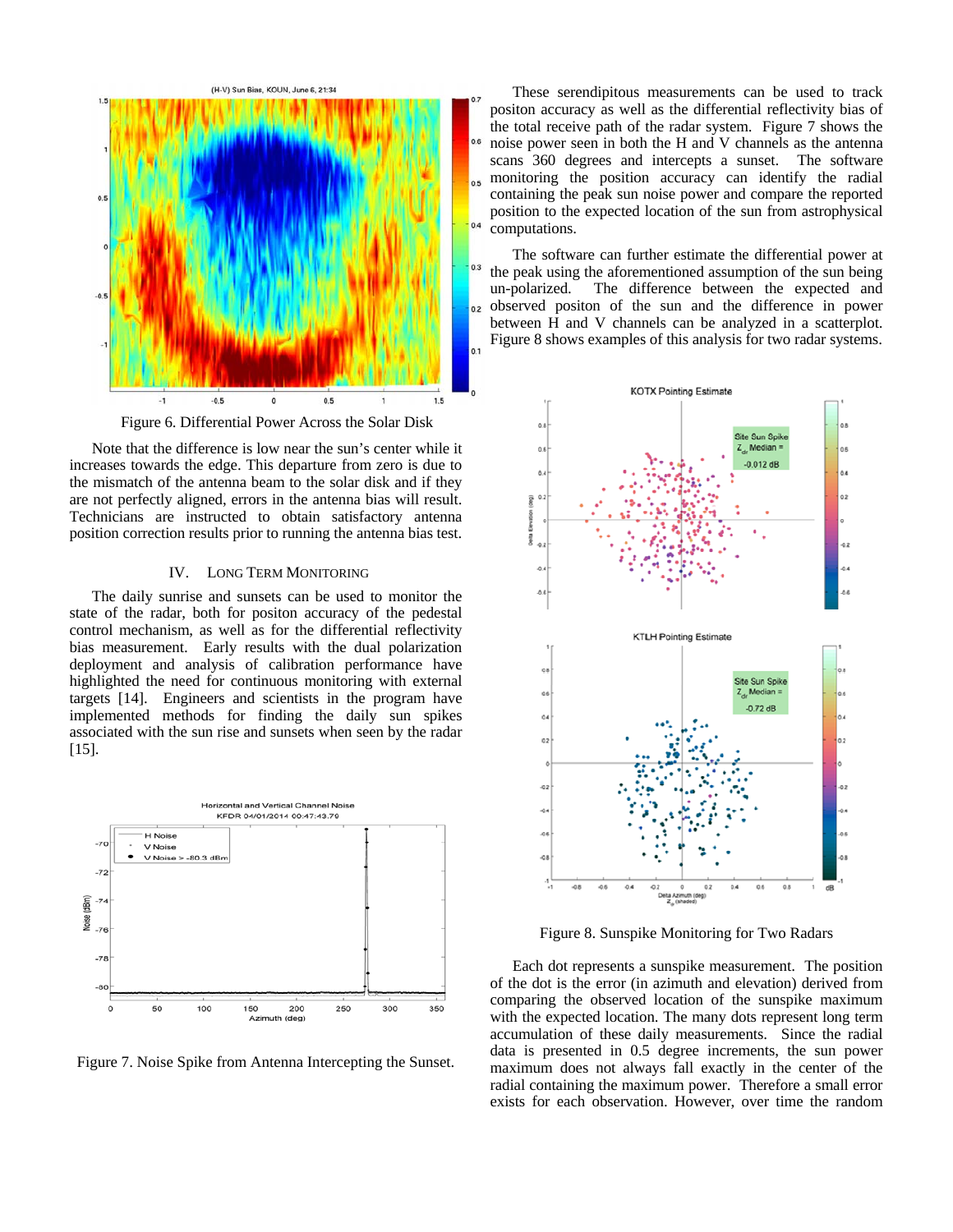nature of the measurement results in averaging out these errors. The performance of the radar can be derived from observing the symmetry of how the dots scatter about zero. If the scattered dots are not centered on zero, then the radar beam must contain a pointing error. Note that in the top panel of Figure 8, the dots are centered about zero, while in the bottom panel, there appears to be a pointing error in elevation.

The color of each dot represents the bias error in the differential reflectivity. This estimate is obtained, again because the expected value of differential reflectivity is zero since the sun is un-polarized. As expected, the mean value of the differential reflectivity in the lower panel is biased, having a mean value of -0.72 dB. The mean values in the top panel are close to zero, likely because the antenna pointing is accurate and the resulting antenna bias measurements from the off-line solar scans yielded good results. This approach, developed in the international community recently, shows great promise for routine monitoring of polarimetric radar health and status [16].

#### V. FUTURE PLANS FOR SOLAR SCANNING

The WSR-88D solar scanning process has seen some recent improvements, mostly aimed at identifying when the antenna is not pointing directly at the center of the solar disk. This is done by instituting strict quality standards on the positon curve fit process during the azimuth and elevation scans of the predicted sun position. A more robust approach comes with full two dimensional scanning of the sun. These "box scans" move the antenna beam center over a wider window of elevation and azimuth dimensions while following the sun in its course over the sky. The result is a two dimensional analysis as seen in Figures 5 and 6. By capturing a wide image of the microwave power of the solar disk, errors in pointing the antenna are no longer a critical element. The center of the sun can be retrieved by locating the centroid of power and the beam width can be computed from the shape of the power as a function of distance from the center. The differential reflectivity bias can be found by integrating the powers from the H and V scans over the full disk.

Engineers and scientists with the NEXRAD program plan to develop the box scan as a replacement for the simple separate azimuth and elevation scans, eliminating the need for the more error-prone curve fitting process.

#### **REFERENCES**

[1] T. D. Crum and R. L. Alberty, "The WSR-88D and the WSR-88D Operational Support Facility, *Bulletin of the American Meteorological Society*, Vol. 74, No. 9, September 1993.

- [2] R. J. Vogt, T. Crum, J. Chrisman, J. Reed, M. Istok, B. Saffle, D. Melendez, D. Forsyth and K. Kelleher, The WSR-88D: Still the Best and Getting Better, *27th International Conference on Interactive Information Systems Processing for Meteorology, Oceanography, and Hydrology*, 2011.
- [3] R. H. Diehl and R. P. Larkin, Introduction to the WSR-88D (NEXRAD) for Orinthological Research, USDA Forest Service General Technical Report PSW-GTR-191, 2005.
- [4] D. S. Saxion, R. L. Ice, O. E. Boydstun, J. N. Chrisman, A. K. Heck, S. D. Smith, W. D. Zittel, A. D. Free, M. J. Prather, J. C. Krause, P. T. Schlatter, R. W. Hall, and R. D. Rhoton, "New Science for the WSR-88D: Validating the Dual Polarization Upgrade, *27th International Conference on Interactive Information Systems Processing for Meteorology, Oceanography, and Hydrology*, 2011.
- [5] P. L. Smith, The Unit Symbol for the Logarithmic Scale of Radar Reflectivity Factors, *Journal of Atmospheric and Oceanic Technology*, Vol. 27, 2010, pp 615 – 616.
- [6] R. J. Doviak and D. S. Zrnic, Doppler Radar and Weather Observations, 2<sup>nd</sup> Ed., Academic Press, 1993.
- [7] R. L. Ice, D. A. Warde and F. Pratte, Exploring External and Dual Polarization Options for the WSR-88D, *32nd Conference on Radar Meteorology*, 2005.
- [8] D. Atlas, Radar Calibration, Some Simple Approaches, *Bulletin of the American Meteorological Society*, September 2002.
- [9] J. J. Gourley, B. Kaney, and R. A. Maddox, Evaluating the Calibrations of Radars: A Software Approach, *31st Conference on Radar Meteorology*, 2003.
- [10] K. Tapping, Antenna Calibration Using the 10.7 cm Flux, Proceedings of the American Meteorological Society Workshop on Radar Calibration, Albuquerque, NM, January 2001.
- [11] A. D. Free, N. K. Patel, R. L.Ice and O. E. Boydstun, WSR-88D antenna Gain and Beamwidth Algorithms, *23rd International Conference on Interactive Information Systems Processing for Meteorology, Oceanography, and Hydrology*, 2007.
- [12] J. A. Kennewell, Solar Radio Interference to Satellite Downlinks, *6th International Conference on Antennas and Propagation* IEEE ICAP89, 1989, pp 334 – 339.
- [13] D. Zrnic, R. Doviak, G. Zhang and A. Ryzhkov, Bias in Differential Reflectivity due to Cross Coupling through the Radiation Pattern of Polarimetric Weather Radars, *Journal of Atmospheric and Oceanic Technology*, Vol 27, 2010, pp 1624 – 1637.
- [14] J. G. Cunningham, W. D. Zittel, R. R. Lee, R. L. Ice and N. P. Hoban, Methods for Identifying Systematic Differential Reflectivity (Zdr) Biases on the Operational WSR-88D Network, *36th Conference on Radar Meteorology*, 2013.
- [15] W. D. Zittel, J. G. Cunningham, R. R. Lee, L. M. Richardson, R. L. Ice and V. Melnikov, Use of Hydrometeors, Bragg Scatter, and Sun Spikes to Determine System ZDR Biases in the WSR-88D Fleet, *8th European Conference on Radar in Meteorology and Hydrology*, 2014.
- [16] I. Holleman, A. Huuskonen, R. Gill, P. Tabary, Operational Monitoring of Radar Differential Reflectivity Using the Sun, *Journal of Atmospheric and Oceanic Technology*, 27, 2010, pp 881-887